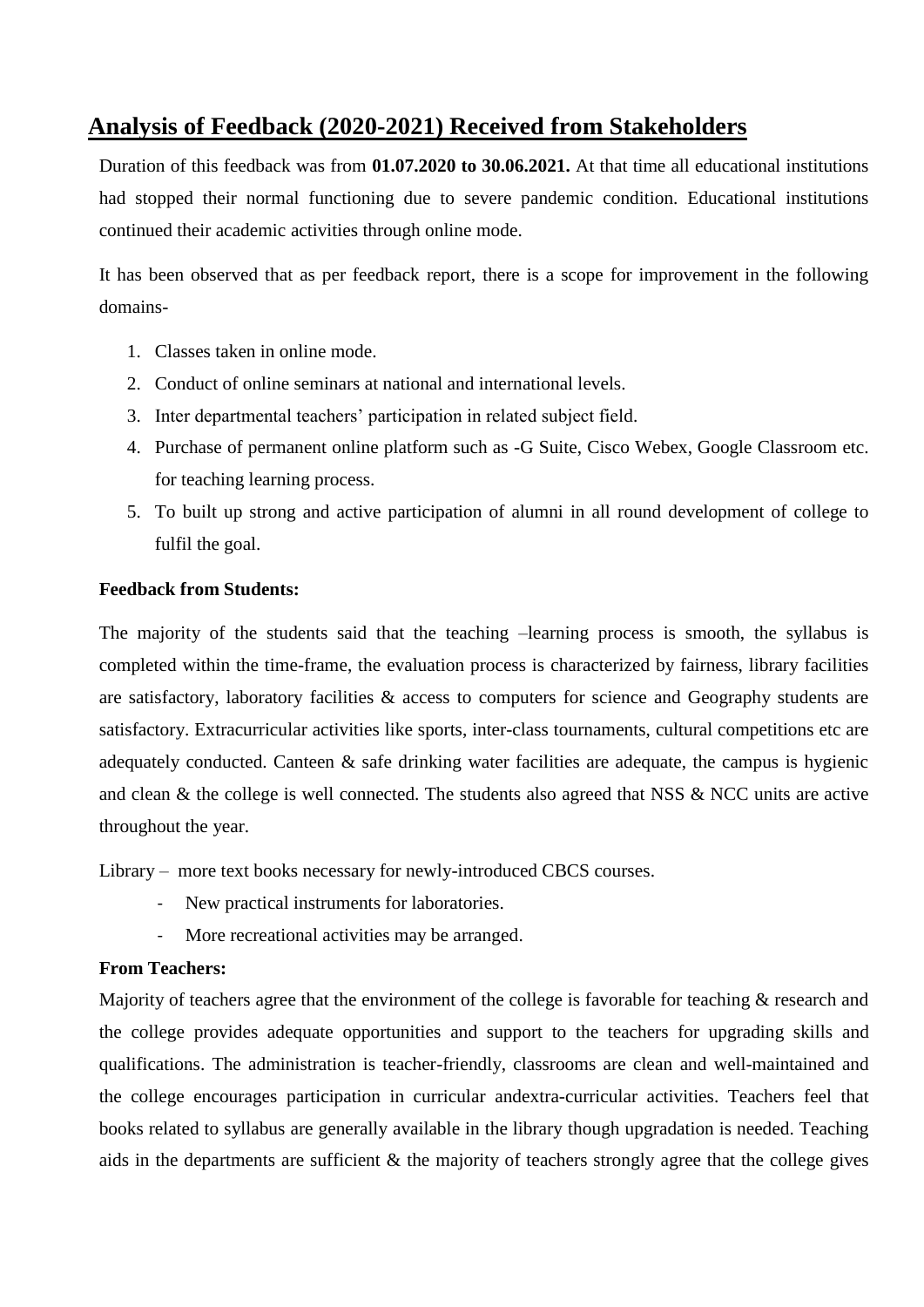full freedom to adopt new techniques / strategies of teaching. Teachers are encouraged to organise seminars, workshops, conferences & also to participate in the same. They also feel that laboratories are sufficiently equipped, IQAC is working well to promote qualityin the institution and the administration is making efforts for the development of the institution. Teachers' Council meetings are held regularly, departmental class load distribution is properly balanced, internet and computer facilities are sufficient and faculty members can express their opinions in the various fora. General amenities are maintained properly and students participate in the teaching-learning process.

Suggestions include construction of more classrooms, better sanitation and cleanliness and ICT training.

#### **Alumni:**

The alumni were asked 15 questions regarding their experience in Katwa College and also about initiatives of the Alumni Association. They have given a positive feedback and various suggestions for the effective functioning of the Alumni Association. They have asked the college authorities to take more positive steps for the same, like enrolling more members, strengthening the association and convening meetings from time to time.